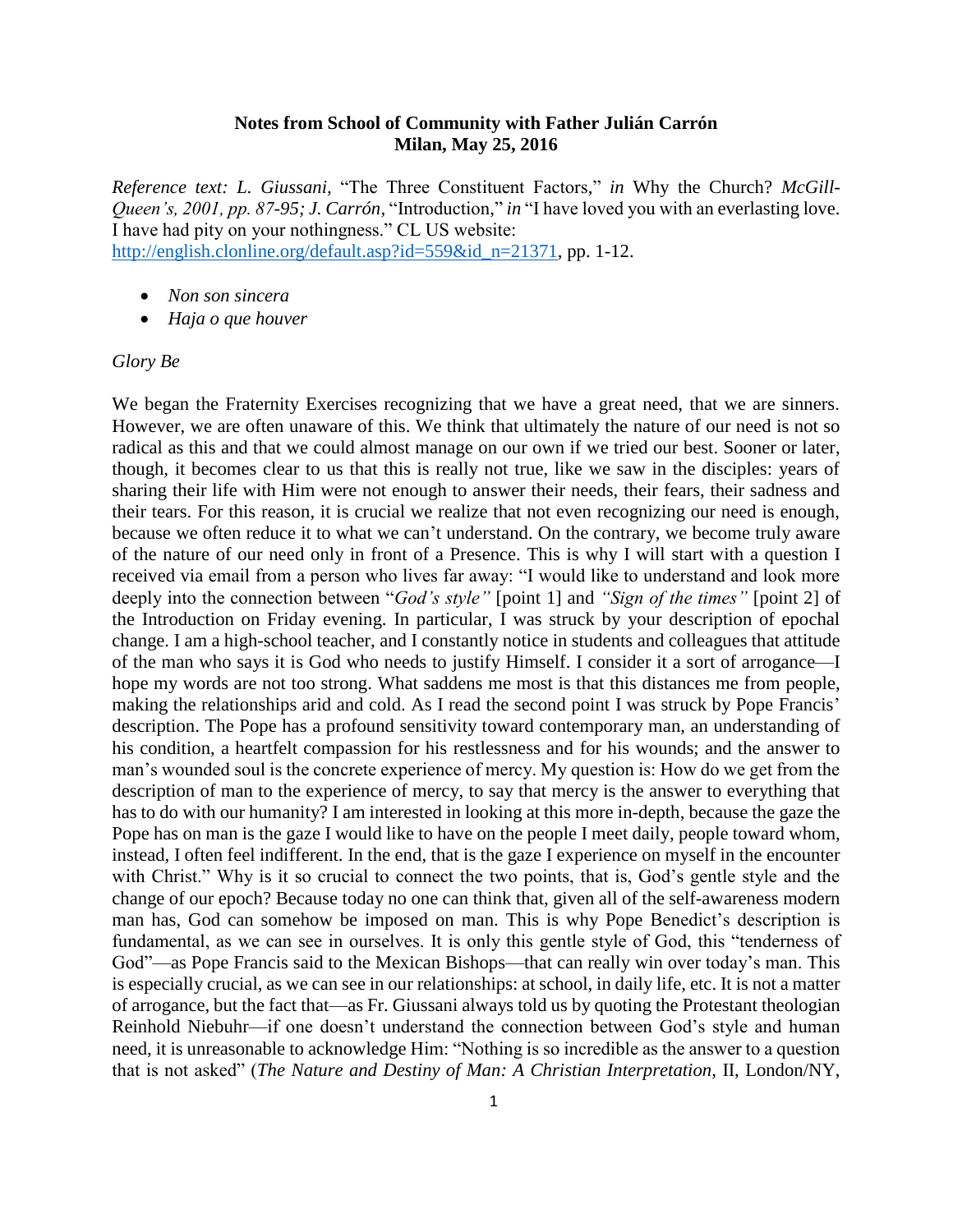1943 (1964), pp. 6-7). This is why the first attempt of the Exercises is to identify clearly, thanks to the exceptional companionship of Benedict XVI (who in turn quotes John Paul II and Francis), what is the crack through which today's man can recognize his own need, and perceive the answer to this need in the way in which God acts toward him. Without this—which is precisely God's "justification"—we can only live in a defensive position. In fact, on the one hand we see this need, and on the other we would like to have this kind of gaze on reality, a gaze not often immediate. This is the way in which Fr. Giussani always communicated Christianity to us. He started the Movement with a purpose: to show how faith is relevant to life's needs; to show that Christianity is the answer to these needs. Therefore, only if the Christian announcement answers life's needs today will man be able to recognize it, to perceive it as relevant. How does this happen? What is the journey we are making? What experience did we have? How does this approach that Benedict XVI and Francis have given to us begin to have an impact?

*When at the Exercises you quoted the point you are revisiting now, that is, that God has to rise to the challenge, it was very important to me, because it turned around the way in which I went back to the classroom. Somehow, I always thought that it is up to the students to rise to the challenge, to my definition of it. In the end, since I create my own image of how they should be, this leads me*—*along with most of my colleagues*—*to be disappointed or to complain because the students are not up to the challenge. Instead, when you said that God has to show that He is…*

It isn't that the teachers don't have a great desire to respond to this. However, if one starts from a wrong approach, the whole attempt will hit a wall. One can do it with the students or with one's children or coworkers. One can do it with everyone!

*True. In fact, afterwards, on the Monday after the Exercises, I went back to the classroom and was asking myself how God's gentle style can become my own as I teach, so that I can stay in front of the students as they are and not as I would like them to be. A particular situation presented itself. During this time at the end of the school year the kids are all anxious because they have tests…* Especially with teachers like you!

*Clearly. So, what did I do? I challenged them, saying, "We have to break this routine. We have to stop it, because it is not human." I did it prompted by a correct idea of what is human. A girl came to me and said, "Listen, we have to have the tests, and I want to do the best I can, but what do you want? Why do you want something different? And what is it? I want to do well the work requested for this month, and this work is to study." She is shy and I didn't expect her to respond like this, so I was taken aback. In the meantime, I remembered what Fr. Giussani had told us in Viterbo: "The very characteristic of a presence is to judge what happens instead of creating an alternative project, because this is added to or reduces the presence itself." ("Viterbo 1977," in L. Giussani,*  The Risk of Education, *SEI, Turin 1995, p. 79). Then, I started to try and understand what this student wanted. Instead of bringing her to me, I tried to turn my approach around. In the conversation with her I discovered that I was the one who had to justify himself instead of her rising to the challenge! What is the purpose of doing something different when they need to study? Little by little I discovered that need, that is, I discovered how she studies, how she is studying. I started to compare myself with her difficulties, with what she finds hard, and through her with what the class finds difficult. Right there it became clear to me that the point is not studying like I can study, but how they do it. I was called to share their need, otherwise I impose on them what I would like studying to be. This turning things around became more interesting for me, I felt more true as a teacher, because little by little it made me understand that there was a freedom, a*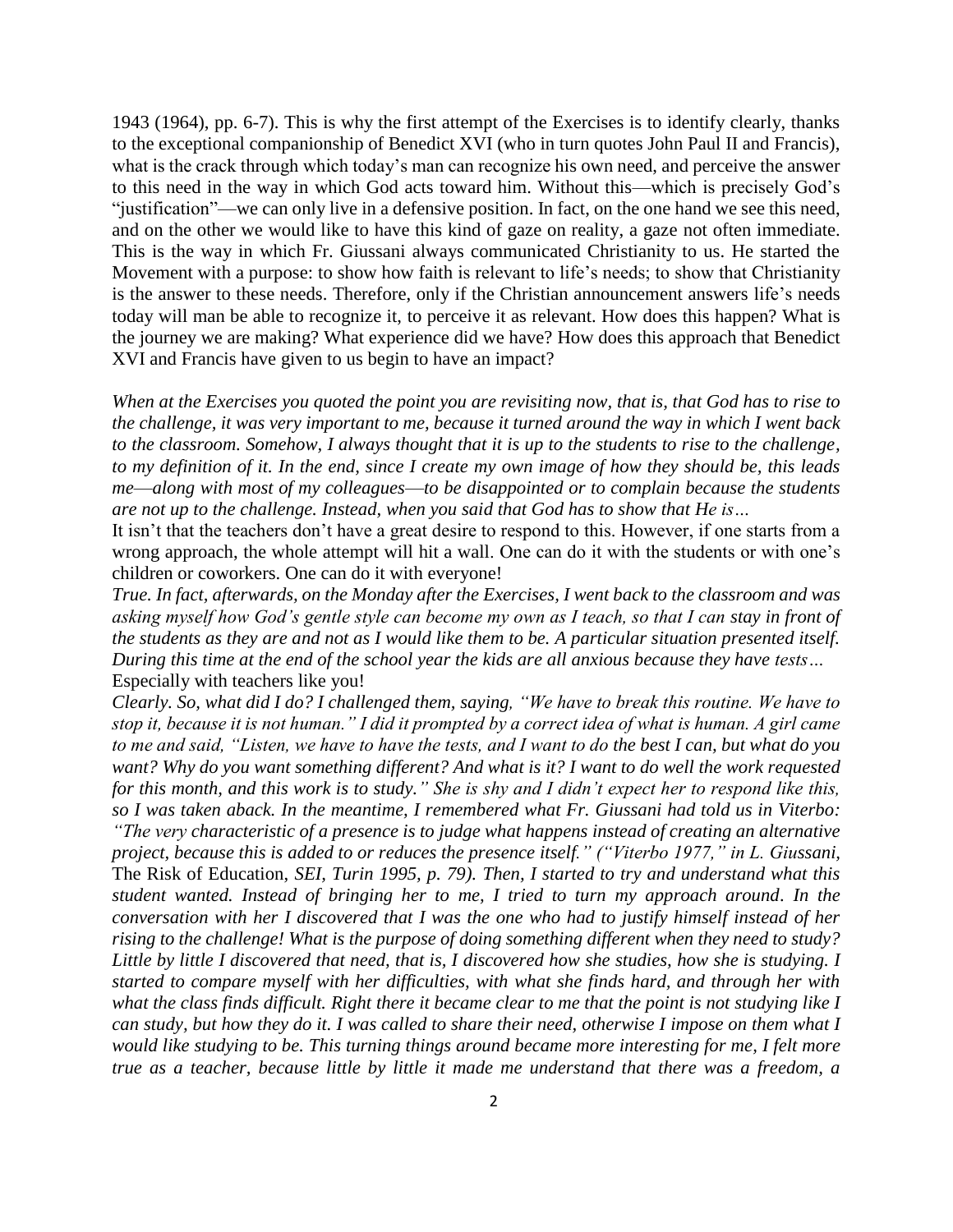*humanity that needed to be shared. In fact, her smile and her gladness were evident when she told me, "Finally an adult who treats me starting from my need instead of telling me what I have to do." I was very struck by this, because right there I understood that the gentle style is not a technique, but the way to really embrace what is human. I had a correct idea of what is human, but I had gotten rid of her.*

"I had a correct idea of what is human, but I had gotten rid of her." Why?

*Because I had my teacher's idea of what their need and mine was supposed to be. I wasn't letting myself being embraced first.*

I think that this tells us what a long journey is still ahead of us. You described it: you thought that you had understood the girl's problem, but instead you had created an abstract image of that girl. The real, historical, concrete girl that you had before you was the one who started to have a conversation with you. She threw you off balance and then you started to try to understand. Without realizing it, you are using Benedict XVI's word, "Slowly"—because one doesn't recognize it right away. This turning around happens, and I am the one who has to try to understand what is happening in her so that my action, my answer, may be perceived as relevant to her need. Therefore, I am the one who has to justify himself, to show that the answer I give to this girl is taking into account all of the factors: not only the correct idea of studying, but the person who has to study, the historical subject I have before me. We usually would say: "Once someone has the right idea, then everything is fine," thinking that we had grasped reality in all of its complexity. On the contrary, we start to see that our idea of "right" is at times rather limited, and eliminates an enormous amount of factors that reveal our gaze is not completely right, actually quite the contrary. I see this because I start to become aware of the difficulties. I start to recognize certain aspects of reality that were right there, but that until that moment I was not seeing with sufficient clarity. You had not started from their need. This—you say—was a moment that turned things around, first of all for you. How much do we have to learn this! It makes you more true as a teacher, or makes a judge more true as a judge, or a father with his son, or a coworker with his coworker, or the inmate with the guard who is undressing him, as we saw in the amazing example I quoted in Rimini *("I loved you with an everlasting love. I have had pity on your nothingness."* Lesson 2, p. 65). It isn't that our friend in jail gave the wrong judgment, he doesn't say that being treated like that is right. No. It is wrong, it is unpleasant. Yet, how could the prison guard do anything different if no one ever looked at him differently? "I understood that it is not their fault. Why should one be blamed if he hasn't had the encounter, if he didn't meet someone who loves him gratuitously and consequently taught him to love; how can one do it without such a guide?! Why should one be blamed if he doesn't have a witness to follow […]? I looked at them with a great tenderness, not because I was happy to undress [the judgment is clear] or to be treated like that, no. I looked at them with a great tenderness, because if one has been treated like this in his life, consequently he treats those whom he meets in the same manner. He was given dignity first, thus he behaves accordingly with those that he meets!" (Lesson 2, p. 66). One needs to open wide his gaze and become aware of all of the factors, without stopping only at the level of "right and wrong," precisely because this "right or wrong" has to do with the whole history of the student, with the whole history of the prison guard. Otherwise, it will be difficult to make steps forward. Because, in the end, what happens? In facing reality we realize that we didn't understand the magnitude of our need. Therefore, since we didn't understand the magnitude of our need, we are not able to grasp the need of the other. When one begins to realize this and turns things around, one starts to see what one wasn't seeing before. We are not visionaries. It doesn't mean that at a certain point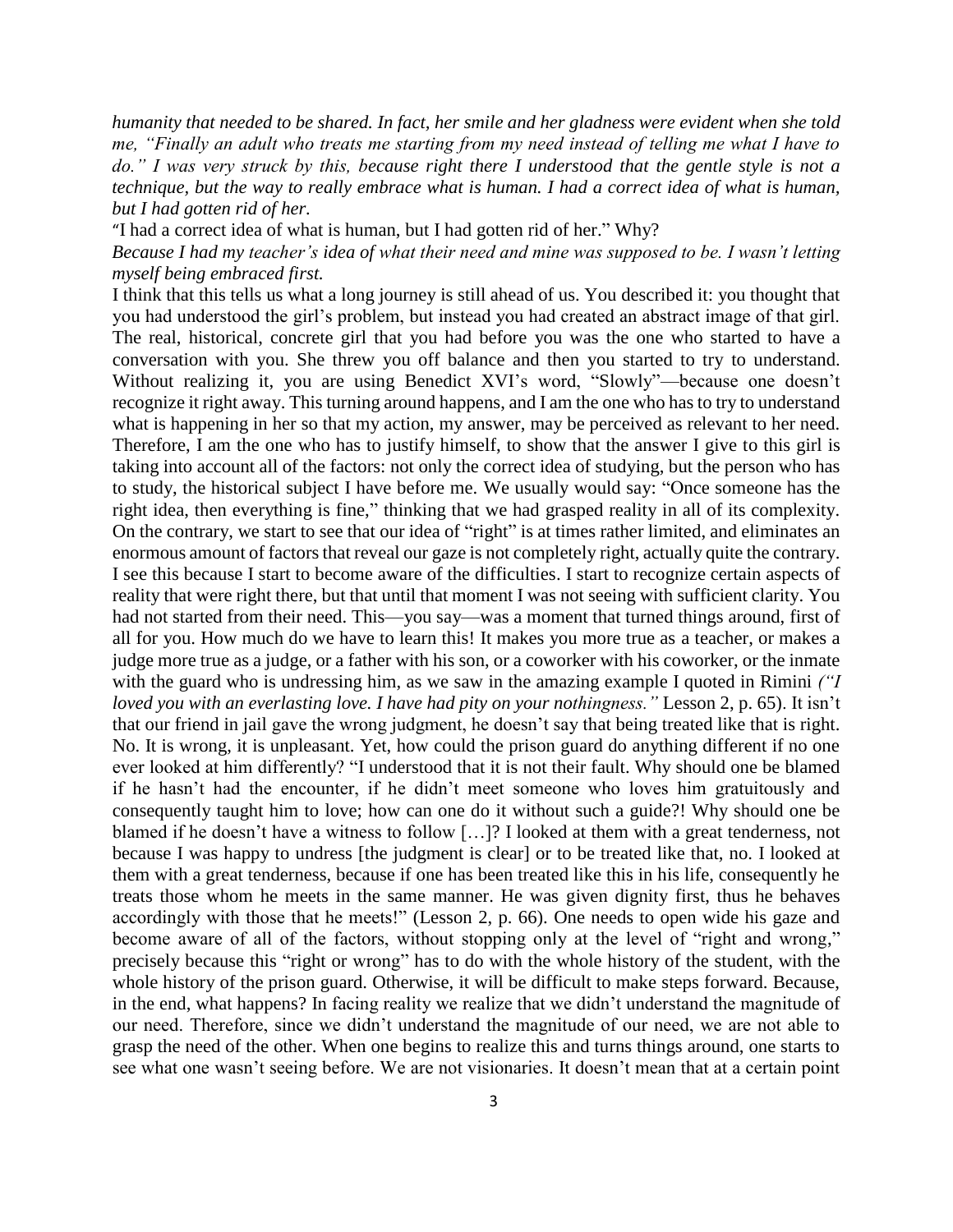you become a visionary. You simply started to see what you didn't see before. The need of that girl was right in front of you, but you didn't see it due to an idea—even though correct—that you had.

*At the Exercises I was deeply struck by the description of God's being revealed slowly, little by little. However, in my experience, I notice that this gentle method annoys me. I would like everything to reveal itself clearly, and I identify with those who, in front of the description of God's mercy, say that in real life, true life, things don't work out like that.*

This is what we suspect, more or less openly…

*Despite having been deeply moved at the Exercises, despite the embrace I personally experienced, the true help in making all of the need one experiences emerge, I realize that ultimately in daily life this statement*—*that in real life mercy doesn't work*—*still rules. Therefore, when I live the aridity of my workday, or when I realize that I find it difficult to be true in my relationships, one needs a great simplicity to look honestly at one's friends and the people in the community. Or, when painful things happen, I realize that in spite of the fact that the questions are there, in this dialogue with the Presence something new is missing. We were saying: the mercy of God reaches us to the extent that one asks. I often find myself asking, but with a great underlying skepticism. So, my question to you is: Why does this skepticism linger, and what is the road to begin to get rid of it?*

Why do you think that this underlying skepticism remains?

*Perhaps because in the end one is not really loyal to his need.*

Let's leave this point open, because we have to look it in the face. Why does this skepticism remain? When Mary Magdalene is there weeping, is it just skepticism, or is it that in the end the magnitude of the problem is greater than her ability to solve it? We call it skepticism, but in the end it is a powerlessness: what we would like doesn't work, or we aren't able to make it work according to our images. Jesus' words often come back to mind, "Without me you can do nothing." Yet, in the end we think that Jesus is exaggerating a little, because "nothing" is too much. This is why, when we are facing certain overwhelming situations—where does the skepticism come from? It doesn't come from Christ: it comes from having reduced the nature of the problem, from having thought that, in the end, it is in our own hands. And, after many attempts, we become skeptical of our attempts. We agree perfectly: it is clear that we are not able. The question is whether there is any other possibility! This is why we should not fight this skepticism in an abstract way; rather, we must see, we must look at the facts that allow us to challenge this skepticism.

*About a year ago at work I was asked to change my job completely, and I had to learn everything anew. From the beginning, I identified among those who worked with me a young woman who could help me, one who is very good and whom I trust deeply. However, before giving her a certain position, I observed her; and this year, due to personal problems, she worked very poorly, really poorly, to the point of almost having to fire her. Therefore, I had to ask another person to take that position. Yet, I was really sad, because I care for her and I was seeing that she was throwing herself away. Not due to her actions*—*we are all poor wretches*—*but because in those actions she was detaching herself from all ties, she was thinking of herself as alone. One day I had to tell her about the internal changes at work and let her know that, in fact, another person had gotten a promotion that could have been hers. I was feeling terrible, and I was wondering how I could break the news to her. I thought that in telling her I had to affirm a good for her, then she could*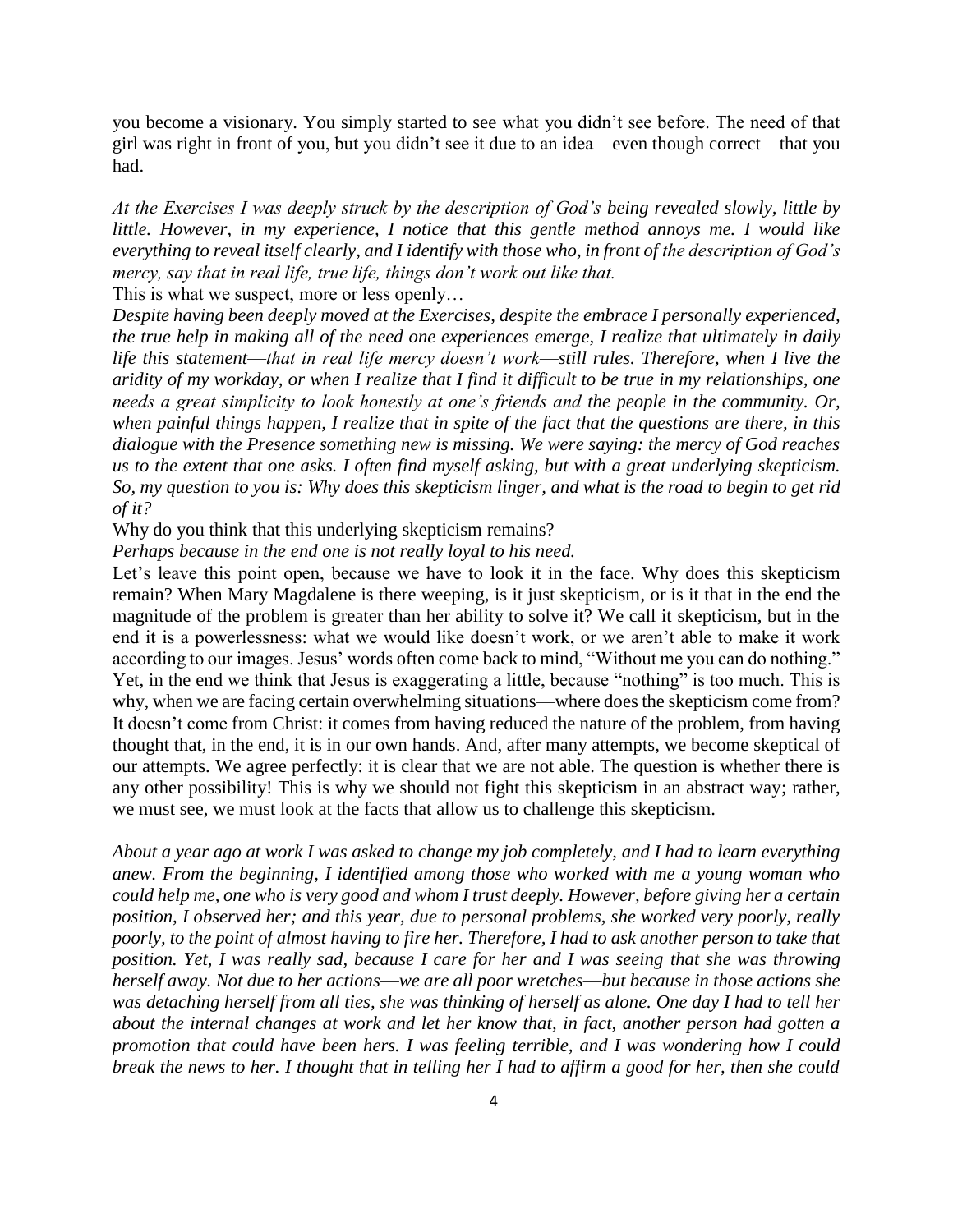*have reacted the way she wanted. I took her to lunch and asked her, "How did you work this year?" She admitted that she had worked very poorly, that she knew it, that her mind was elsewhere. I answered her that the situation was exactly as she had described it and that she had missed a great job opportunity, but that in the end what made me feel worse was how she wasn't taking herself seriously. I told her, "What saved and saves me is to always have a place where there is a You who embraces and forgives me, and I don't want to lose that embrace. I go away, I do the worst things, but I always return because I know that it exists. Only in looking at Him and being with Him do I know what is right." She said that she strongly desired something like that, but that she hadn't found it yet. It was Thursday. The next day she came with me to the Exercises for Young Workers. She is a Buddhist, but only by tradition; actually, she is an atheist, with many personal problems, health and family issues*—*in short, many things. She didn't know where we were going and asked whether she should bring light or warm clothes. But I asked her to come and she did. I asked a friend of mine to stay with her and we were all together. She spent her entire time at the Exercises silent, with arms folded. However, in the evening, I heard her singing in the shower. Then we went home. On Monday, we worked together for the entire day and she didn't say anything. I left work and the next minute I got a text in which she asked if I could give her my notes, because she wanted to go over some things. One thing surprised me the most: after she came back she started to work very well again, as she hadn't done in a year. A coworker of ours who is a Muslim told me, "Will you take me as well next year? Because she has a face…" Then she said, "No, they are Catholic Exercises, we will go to the hot springs!" Yet, she noticed that her face was different. It is really a changed face that moves things.*

It is a changed face, that is, a fact and not my attempt that can respond to skepticism. It is recognizing something. Because this person had worked very poorly and no attempt had been enough. Instead, at a certain point something happens, a presence that is different from our own attempt intervenes, and this person begins again. This is how it works in reality, isn't it? Or do we just imagine it? We can't continue to repeat certain things without lying, because we hear facts like these every day when we get together: facts that exceed any measure we may have. Then, when we find ourselves before something that exceeds our measure, the question is not, "Since it exceeds our measure it is impossible and I am skeptical." The question is whether we return to those facts that challenge and overcome our skepticism! This is why ideas, explanations, or other kinds of reasoning are not enough to respond to our skepticism: only facts can challenge it. So that in front of skepticism one can say, like the man born blind, "Look, all of your skepticism doesn't affect me, because before I was blind and now I can see." There is no other way of breaking through even our most skeptical thoughts. The only thing that can really challenge them are the facts. Therefore, if one doesn't let himself be touched by the facts, doesn't open his gaze to another possibility because of what happens in reality—not in our imagination, *in reality*—then when he has this skeptical reaction he remains blocked. This in itself doesn't solve the problem, but the facts open a crack in the wall of our skepticism. All the rest still needs to be done, because only when I open myself to this possibility do I start to see, and can start to see that something else is possible.

*I will recount an experience I had in the past week that helped me to enter into what you told us on Friday evening. I have a coworker who is really goodhearted and generous but can't stand the presence of the refugees and, like others in her family, often says that she would shoot them all, that they should not come in, that we should build walls, etc. This is made worse by the fact that*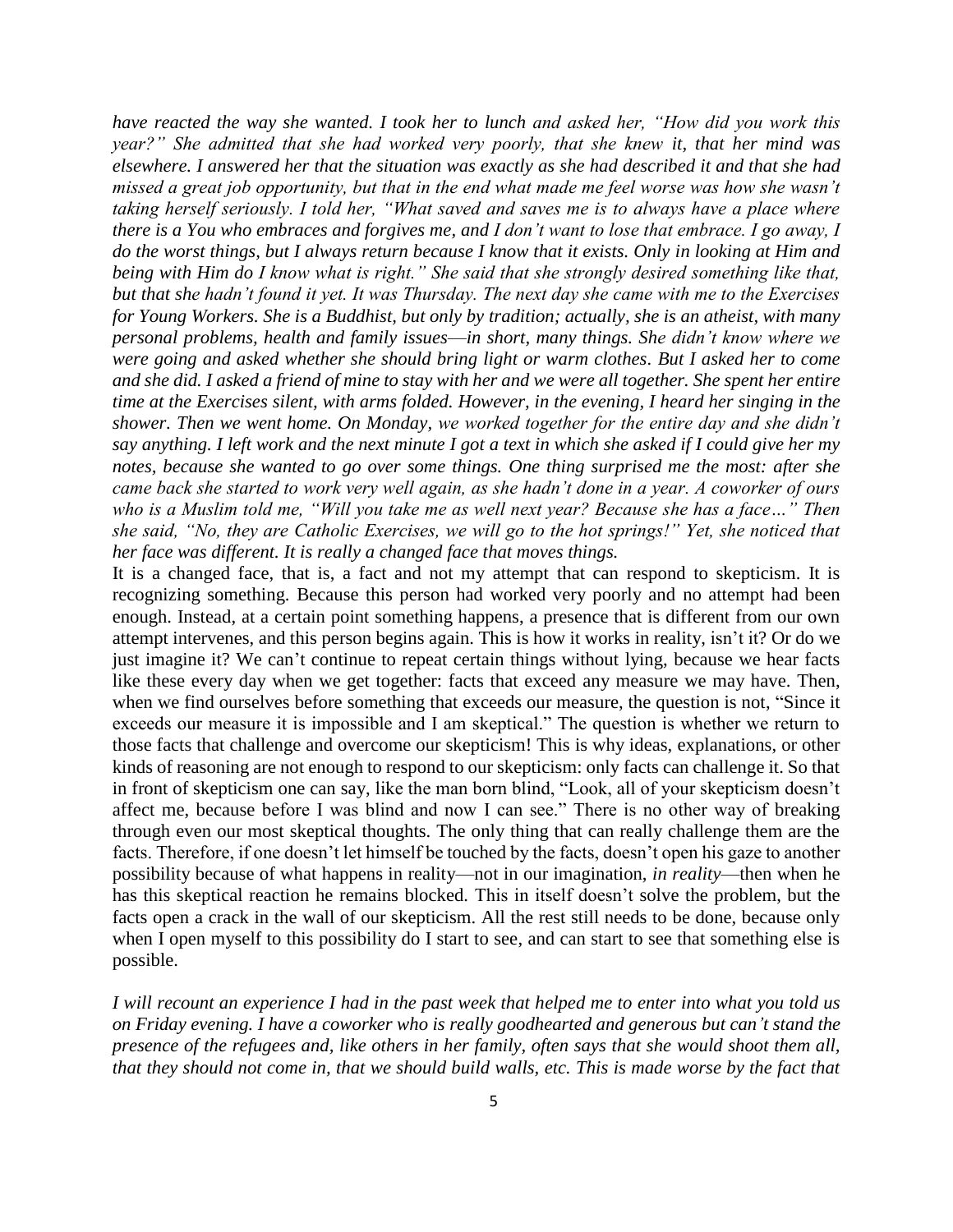*her husband has been laid off, a difficult situation. At work we don't talk much, but I often tried to say to her, "It is a fact, we will have to face it more and more," or, "It could be a resource also for us," obviously not making her change one iota. Until a family member who lives with them was hospitalized for a very serious and sudden illness affecting one of his lungs. He found himself in the hospital, and in the bed next to him was a Pakistani refugee in very precarious health who had just arrived in Italy.*

## The Mystery really strikes home!

*After the initial sense of annoyance, a relationship began between them. The Pakistani, who is really not well, got out of bed and replaced the oxygen tube of this elderly man when it got unhooked. Little by little, small things like that started to happen, small gestures of humanity. The man who was prejudiced, who had this huge hatred, asked his relatives to take all of his old clothes, the objects he no longer used, and give them to the Pakistani. My coworker even came to me and, full of compassion, told me, "His story is dramatic, he left behind his wife and children…it is a very hard situation." In short, the entire family became attached to this man, to the point of going to say good-bye when he was transferred to another ward. On Friday evening you quoted Fr. Giussani: "The Church does not cheat"…because "everything she says and does is totally open to anyone's verification. Her formula is: test me, test me! She totally abandons her proposal to the content of your experience: you are the one to judge." And he adds, "You can't get any more open than this! […] The Church does not cheat, in the sense that she does not impose anything that you, even if not convinced, can't help but recognize."* ("I have loved you with an everlasting love. I have had pity on your nothingness," p. 5). *Then, considering these small facts that happen in reality, I am grateful to learn the method from these poor people: to be open. Open to how God, the Mystery (who remains a mystery) provokes my freedom, loved and loves my freedom in front of everything.*

It is striking. In front of a person with this attitude (that can be our own) before a stranger, a Pakistani refugee can be used by the Mystery with this gentle method precisely to turn that attitude around. What imagination the Mystery has in using the most pertinent thing, seemingly in complete contrast with what we desire. "You don't like them? You are not open to embrace another who is different? Then I put him next to you. I put him next to you to widen your reason, to widen your gaze, to open your heart wider, to show you that your heart is more than what you reduce it to." It is impressive, because then we can really understand how God's method is totally appropriate, so much so that it renders us open wide: "Tell me whether this affection corresponds to you more or less compared to the measure you had before." No type of discourse could have ever made a dent in such deeply-rooted conviction. It was a fact, a presence that revealed itself in all of its complexity that made his entire attitude change. Only if we are open to this, everything is possible to God: even overcoming, time after time, all of our skepticism.

## *I have a question. I think that we often mistake our heart, with all of its needs that are so true and deep, with self-love or with our own interests. What is the difference between one's heart and selflove, or between one's heart and one's interests?*

Thank you. This question is crucial for everyone, because it is true that often we mistake the heart with self-love. What is the difference? If we read carefully what the Pope says, we start to understand: "At the root of the oblivion of mercy there is always *self-love*. In the world, this [selflove] takes the form of exclusively seeking one's own interests, pleasures and honors joined with the desire to accumulate wealth, whereas in the life of a Christian it is often disguised in hypocrisy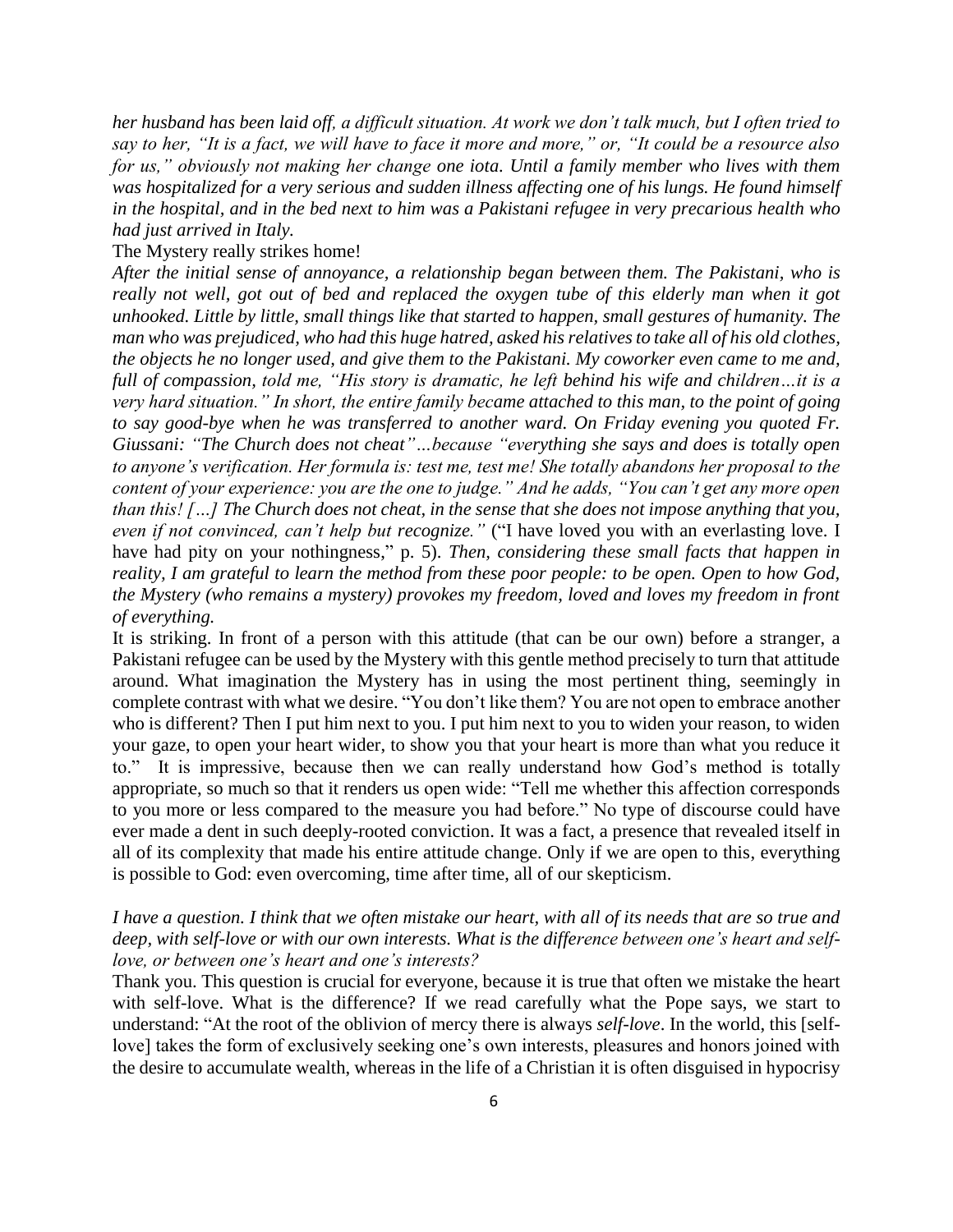and worldliness. All of these things are contrary to mercy" (*General Audience*, December 9, 2015). What is the difference between the heart and self-love? The heart, by its own nature, is need of totality. Self-love reduces this need, because ultimately it makes us be content with the crumbs of our interests or of our worldliness; nothing in comparison with the need of the heart, and therefore unable to fulfill it. As the Pope says, what prevails is the desire to accumulate or to fill the void with things that ultimately, due to their very nature, are not able to fully correspond to us. Our friends in Uganda were telling me that a friend who works for an airline company went to visit them. He had met the Movement sometime before, had participated for a while and then was no longer very involved. By chance someone gave him the DVD *La strada bella [The Beautiful Road]*, and he found again the faces of those he had met and who had made the Movement so captivating for him. Thus, since he works for an airline company, he got the idea of asking to be assigned to a flight that could let him visit the friends he had seen in the DVD. After several attempts he was successful. He flew to Uganda, but he arrived at a very beautiful resort and had such a great time that he forgot why he had gone there! He reduced his desire to that. One can see this because, as soon as he was taking off to get back, he became very sad for having missed the opportunity he had created. The heart doesn't make allowances. One can suppress it for any other interest, but it isn't enough. Then, by chance, in the plane he met some of our people who were coming back from Uganda. He said, "Usually I don't speak with Italians, because then they swindle me. Yet, this time, I don't know why, I felt the repercussion of your gazes." In the end, after various questions that the others were answering evasively, because they didn't want their conversation to end, he said, "But, you belong to CL!" "Yes, how do you know it?" Then he told them his story. He was amazed by how the Mystery was able to save him at 40 thousand feet. In listening to these things one realizes what the difference is between the true interest the Pope is talking about and worldliness (to use the other word). To spend a weekend in a resort is great, but it doesn't correspond to all the expectant awaiting of his heart, so much so that afterward he was disappointed, then lit up again when he was struck by those faces, to the point that he recognized them as belonging to CL. We think that we can cheat with our heart. No! We cannot cheat and no attempt to answer that doesn't correspond to the need of the heart can be enough. We often confuse whatever pleases us with correspondence. But whatever pleases us must be judged based on whether we have or don't have the experience of correspondence. If one, after having spent the weekend in a resort, as soon as he leaves feels all of the sadness re-emerge, the judgement is right there. He can try to hide it, to avoid it, or he can try to acknowledge it—but the difference is clear. Thus, it is crucial that one begins to recognize the difference, because even if one had been able to turn the page, he wouldn't have found an answer that truly corresponds to the needs of the heart.

*On this topic I was accompanied by the third point, particularly when you provoked us, saying, "When did you seriously think of Him, with your heart, during the last month?" When you asked it, I immediately thought, Always! I think of Him all the time. When I wake up, the first desire I have is: stay with me. However, you continued, "We haven't thought of Him like John and Andrew thought of Him while they watched Him speak. If we asked a lot of questions about Him, it was out of curiosity, analysis, for research, for clarification. […] But thinking of Him like one who is really in love thinks about his beloved? […] Solely in a way that is absolutely, totally detached*—*a sole*  desire for good." How rarely do we think of Him as a present Presence whom we love!" ("I have loved you with an everlasting love, I have had pity on your nothingness," p. 10). *I thought I knew this position of the heart, this expectant awaiting for Him, but during these days I discovered that*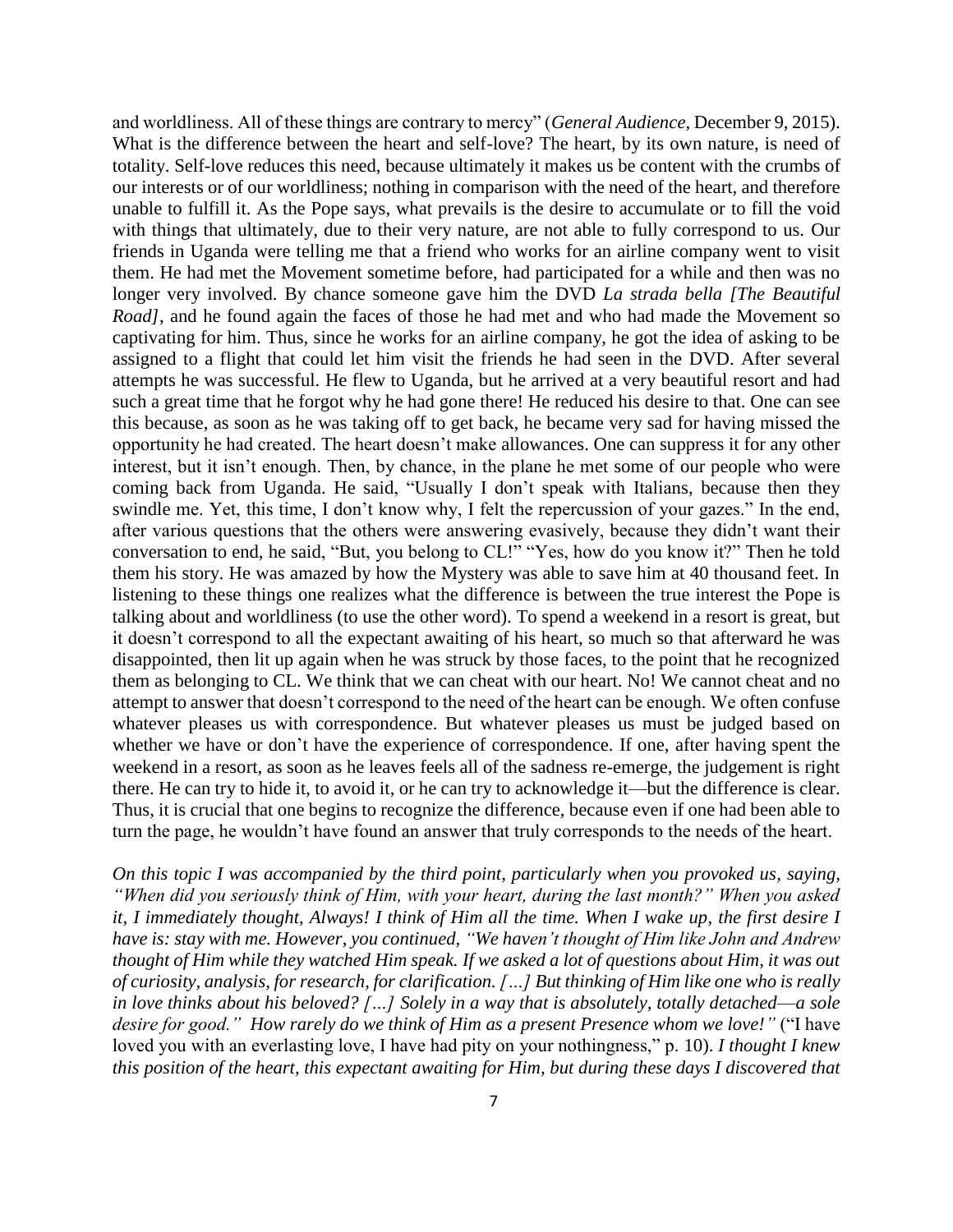*even what I have experienced of my relationship with Jesus cannot be something that I know. Every day, this very question re-proposes itself to me: To whom are you answering? To whom do you belong? I am saying this because in the past few days I had to make a decision about work. I had to decide whether to stay where I am, a place that I like, or follow the desire that exploded in my heart in the past few months and is present within me. In facing this decision, I was asking myself precisely this: let me know where You want me, I want to be where You want me to be. However, I was asking this question as a need for something clear and definitive, not like someone asking a question to one's beloved. It happened that, instead, little by little, I saw how the Lord was accompanying me and was making certain things happen, so that I was seeing the problem wasn't to hastily choose between black and white, but to follow a path on which He was setting me, on which He places me. Thus, I realize that the problem is precisely to abandon myself to His embrace, so much so that in the moment in which I did it, everything dissolved. It was a liberation! This position is new for me, because I often find myself blocked by fear, especially before important choices, as if there was a basic distrust. I discover that I am resistant to His love. However, as I realize this, I see the possibility that these moments of liberation I am starting to see can extend to my whole life. Christ places these questions, these tangled situations, into my life to make me understand that it isn't enough to think of Him, but that it is really necessary that I love Him. And in loving Him, I understand that I know Him. My opportunity to know Jesus lay precisely in loving Him, not just in thinking of Him.*

In front of our self-love, this reduction of awaiting to our own interests, there is this whole possibility that Fr. Giussani summed up: looking for Him day and night as the only thing that corresponds to the total need of the heart. Yet, this is possible only if we surrender to that Presence like Mary Magdalene, if we surrender before Jesus who bends over our wounds to respond to all of our expectant waiting. If we don't abandon ourselves like this to a Presence, and we don't see how He is able to fulfill us, we will succumb while looking for our reduced interests. This is the question that remains open in our life: What does correspond to us? Because this is how God justifies Himself before us: "Look at what corresponds to you: the resort, your interests, your projects—or to abandon yourself to My Presence." Nobody will be able to convince us about this, except our own experience. This is why, as we said at the Exercises quoting Fr. Giussani, God entrusts this whole proposal to the verification of our experience, because only in experience will His justification be able to emerge, that is, His relevance to the needs of our heart. This is the possibility we always face in our days: not just to spend them more or less brilliantly, but being able to see that everything presented before us is the possibility to discover Him and verify whether this proposal corresponds or not. This is how certainty, instead of skepticism, will grow in us. As always, the ball is in our court, because this proposal that Christ is making before us is offered only to our freedom.

The next School of Community will be on June 22, at 9:00 p.m. We will continue to work on the Introduction of the Fraternity Exercises. There is still a lot that needs to be understood.

Vacations. Please pay particular attention to the community vacations. They are the privileged place to discover and live what we hold most dear: "He who is among us." As we said many times: fewer explanations and more "immersions" in a place where one can have an experience. Let's live them with an attention for the other and let's build them together, witnessing to each other a lively participation in all of the moments that are proposed: the *Angelus,* Morning Prayer, the hike,